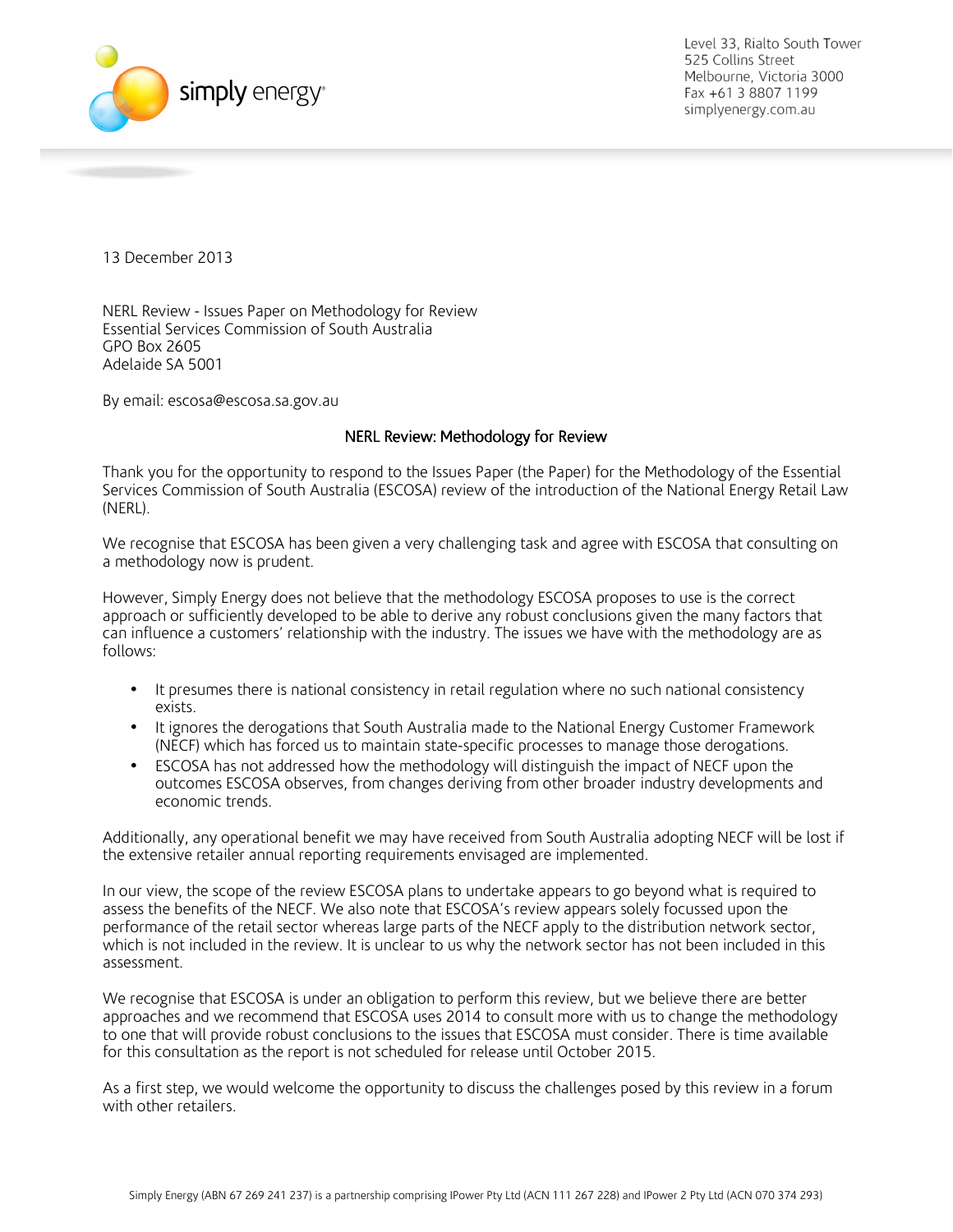

Please don't hesitate to contact James Barton, Regulatory Policy Manager, if you wish to discuss this submission further.

Yours sincerely

Dianne Shields Senior Regulatory Manager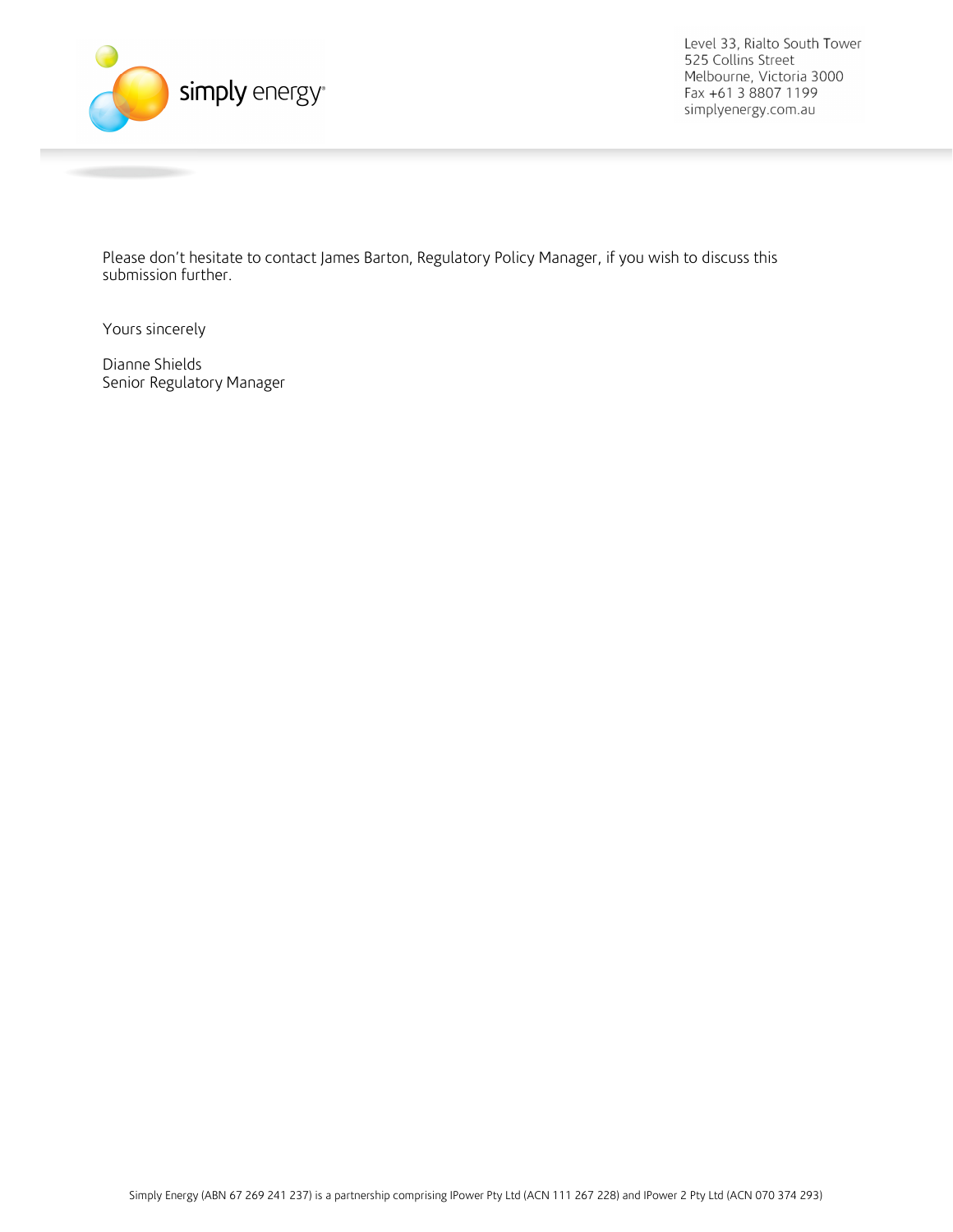

# SUBMISSION TO THE NERL REVIEW: METHODOLOGY FOR REVIEW ISSUES PAPER

This submission sets out Simply Energy's response to the NERL Review Issues Paper: Methodology for Review.

### Scope of the review

Simply Energy is concerned by the breadth of the analysis that the Essential Services Commission of South Australia (ESCOSA) is intending to undertake for this review. The scope of the analysis that ESCOSA intends appears to go beyond what is required to assess the benefits of the National Energy Consumer Framework (NECF) and creates the impression of an assessment of the benefits of a price deregulated, fully contestable retail sector. By way of example, an assessment of the extent to which retailers differentiate prices for new and existing customers appears to have little to do with assessing NECF and more to do with assessing price deregulation.

### Coverage

The methodology proposed appears solely focussed on the performance of retailers under the NECF. However, about a third of the regulations specified under NECF impose obligations on distributors. Why is ESCOSA not assessing the performance of the distribution sector against the NECF?

### ESCOSA's proposed methodology ESCOSA's proposed methodology

ESCOSA has interpreted the terms of reference for the review as two high-level questions:

### Question 1: Has NECF adversely affected customer protection in pursuit of national consistency?

ESCOSA intends to answer this question by examining the extent to which the NERL provisions reflect South Australia's pre-NECF energy framework to:

- Determine whether any adverse impacts identified are driven by the approach adopted by relevant parties (such as retailers and the Australian Energy Regulator (AER)) rather than legislative intent, and
- Assess the nature of the interaction between customers and retailers and, in turn, both parties with the AER. ESCOSA will identify any adverse outcomes from these interactions compared to how these parties deal with a local regulator.

ESCOSA proposes using a time series of metrics to discern broad trends in customer protection outcomes and examine trends in complaints to retailers and the ombudsman to make a qualitative assessment of the extent to which customers consider dealings with retailers have improved.

Our primary concern with ESCOSA's methodology is that ESCOSA has not addressed how it will distinguish the impact of NECF upon these metrics from changes deriving from other broader industry developments and economic trends. As ESCOSA acknowledges, the step change in customer protection obligations that resulted from the implementation of NECF was very small, and as a result any trend in these metrics will be more strongly influenced by other factors than changes arising from NECF.

By way of example, since April 2013 Simply Energy has observed an increase in the number of disconnections occurring in the South Australian market. Our disconnection procedures and hardship policy processes have remained largely unchanged with the implementation of NECF, and as a result the implementation of NECF cannot be identified as the cause of the increase in disconnections.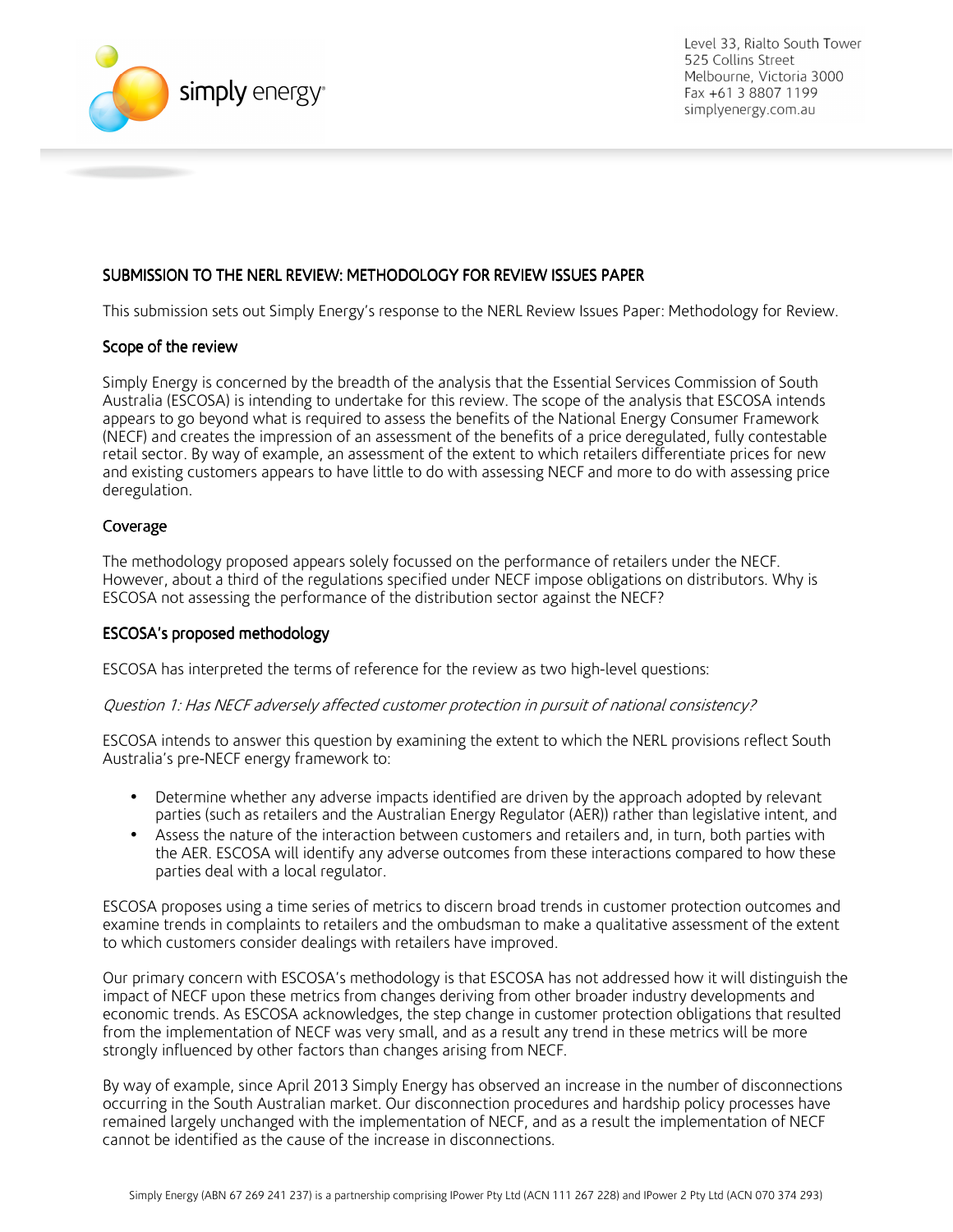

The rising trend of disconnection is the result of more customers simply not being able to afford their energy bill due to the resulting increases in network prices. Rising indebtedness has resulted from large increases in network tariffs in January 2013 (approx. 20%) that started to flow through to customers' bills in March-April 2013. Slower economic growth and job losses across the South Australian economy will also be influencing this outcome.

As this example shows, consumer outcomes are more likely to be influenced by changes to other factors such as incomes or even weather driven consumption changes than the small differences between the old ESCOSA regulations and the NECF. ESCOSA's methodology should be amended to provide for this.

Additionally, we are not confident that relying on ombudsman complaint levels is going to provide ESCOSA with any clear insight on the success of NECF. For example, the Energy and Water Ombudsman for South Australia's (EWOSA) Annual Report 2012-13 shows an increase in complaints but a decline in the number of systemic issues. It is unclear to us what conclusions can be drawn from this in relation to NECF.

Complaints can be driven by a range of matters unrelated to the regulatory framework in place. The rise in network costs flowing through retailer bills is likely to have resulted in increased billing complaints to EWOSA. We often witness a rise in ombudsman complaints following attention given to the industry by certain media commentators in South Australia. There are many other factors that can affect how a consumer views retailers.

Again, the methodology does not currently specify how ESCOSA will determine whether a complaint has been driven by changes in the customer protection framework due to the implementation of NECF or whether it is the result of other factors that can influence consumer behaviour.

# Question 2: Has NECF resulted in efficiencies?

ESCOSA is proposing to assess the technical, allocative and dynamic efficiencies arising from NECF and how those benefits have been distributed. In particular, ESCOSA comments that:

Given that a key impetus for NECF was the achievement of economies in operation for retailers that operate across State and Territory borders, there should be some onus on retailers to be forthcoming in demonstrating efficiencies achieved.<sup>1</sup>

We query whether the achievement of operational efficiencies was a key impetus for the creation of NECF. In our view, if the achievement of operational efficiencies had been such a strong motivator then jurisdictions would have been keen to avoid derogations from the framework. The opposite has been the case.

The website of the Standing Committee of Energy and Resources (SCER) notes that:

The NECF is expected to facilitate an increase in retail competition by reducing regulatory complexity and lowering barriers for energy retailers to enter into the market across participating states and territories.

The SCER does not reference operational efficiencies as a benefit arising from the NECF.

That said, we recognise that ESCOSA is tasked with assessing efficiencies that have derived from NECF.

 1 ESCOSA 2013 NERL Review: Issues paper p. 8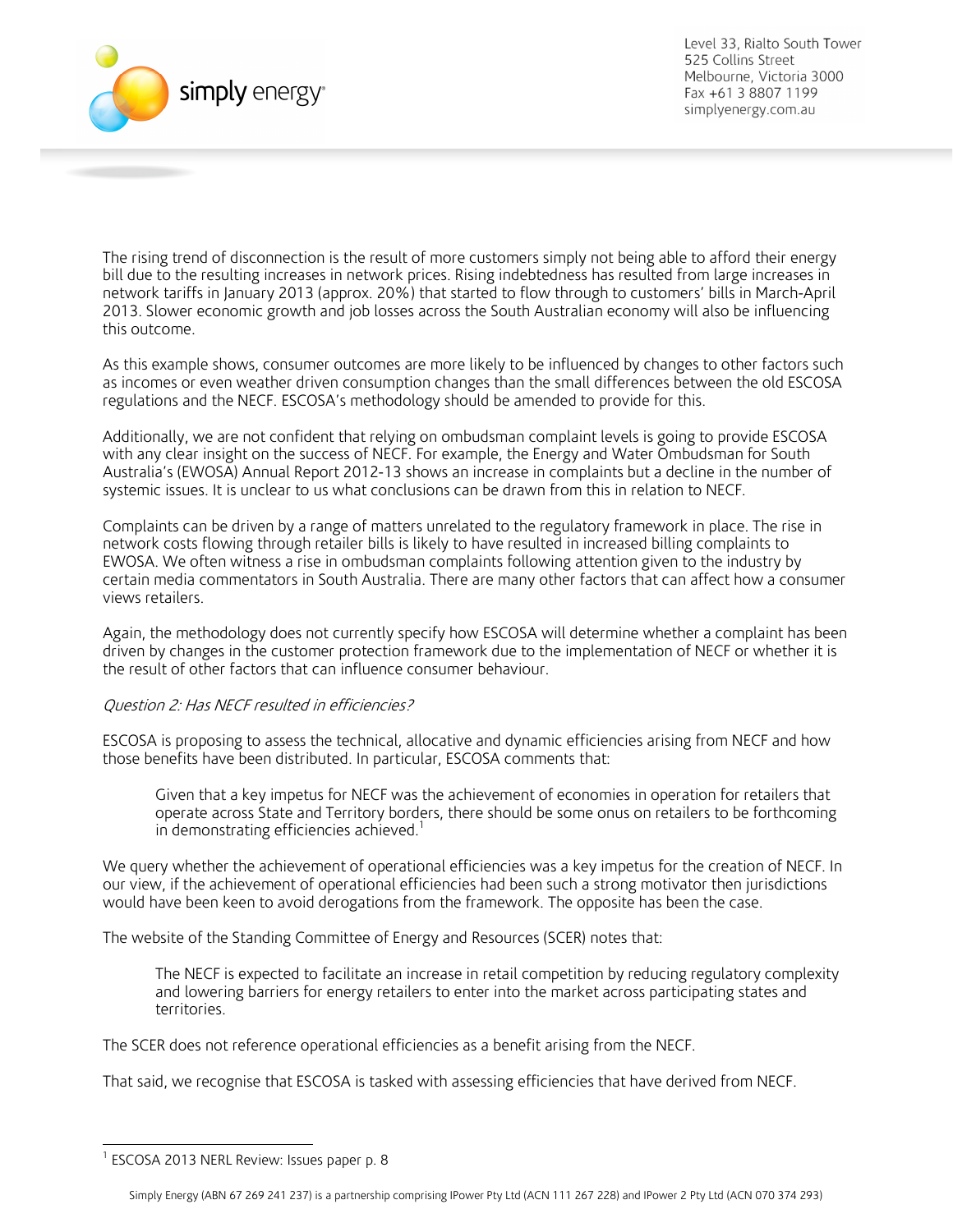

Given the task, we have a number of concerns with the approach that ESCOSA is proposing to use for this assessment:

- 1. There is an unstated assumption in the methodology that national consistency in retail regulation has been achieved and thus retailers must now be benefiting from demonstrable efficiency gains. Simply Energy does not experience national consistency in retail regulation as only a minority of our customer base is subject to NECF. The methodology does not recognise that national consistency in retail regulation does not currently exist.
- 2. Even where markets we operate in have moved to NECF, there are significant derogations that require us to retain state-specific processes and procedures that add to our costs. The methodology does not take account of these inconsistencies. For example, ESCOSA does not highlight the effect that retaining the customer threshold for application of NECF at 160MWh/yr will have had on our costs as it requires us to maintain unique processes for the South Australia market.
- 3. The methodology overlooks other regulatory and industry changes and their impact upon the efficiency of our operations. For example, inefficiencies are created from managing the various feed-in tariff schemes that South Australia now has in place, in administrating a state-specific concessions framework and managing the increasingly complex, resource-intensive and inefficient Residential Energy Efficiency Scheme (REES). The methodology does not address how ESCOSA is proposing to isolate any efficiency derived from the NECF from other cost impacts driven by other changes.
- 4. It is very unclear to us what an analysis of retail margins will tell ESCOSA about the success or failure of the NECF. Besides the difficulties of establishing a meaningful estimate of retail margins, whether margins have increased, decreased or stayed the same since February 2013 will be influenced by such a broad sweep of factors outside of NECF that it will be impossible for ESCOSA to make any substantive conclusions. Price and costs fluctuate continually as industry factors and competitive dynamics change and retail margins constantly change in response to these dynamics.
- 5. Reinstating the extensive jurisdictional annual reporting obligations that have only this year been removed will eliminate the one operational efficiency gain to which we could point.

In summary, the decision by some jurisdictions not to adopt NECF, the derogations that were made where NECF was adopted, and the continuing variations between the jurisdictions in other non-NECF regulatory requirements means that we do not have national consistency in retail regulation, the assumption behind the expectation that we have achieved demonstrable efficiencies.

# Review of pricing outcomes

The Paper proposes that ESCOSA will review retail prices as part of the review and will require retailers to provide pricing information to support the review.

We are concerned that the Paper's proposal in relation to the review of pricing outcomes, if adopted, will move the review away from assessing the impact of the introduction of NECF and towards a review of retail pricing in South Australia.

The Paper proposes a review of prices that attempts to distinguish between the prices paid by customers on market contracts that are not open to new customers, and those paid by customers on contracts that are open to new customers.